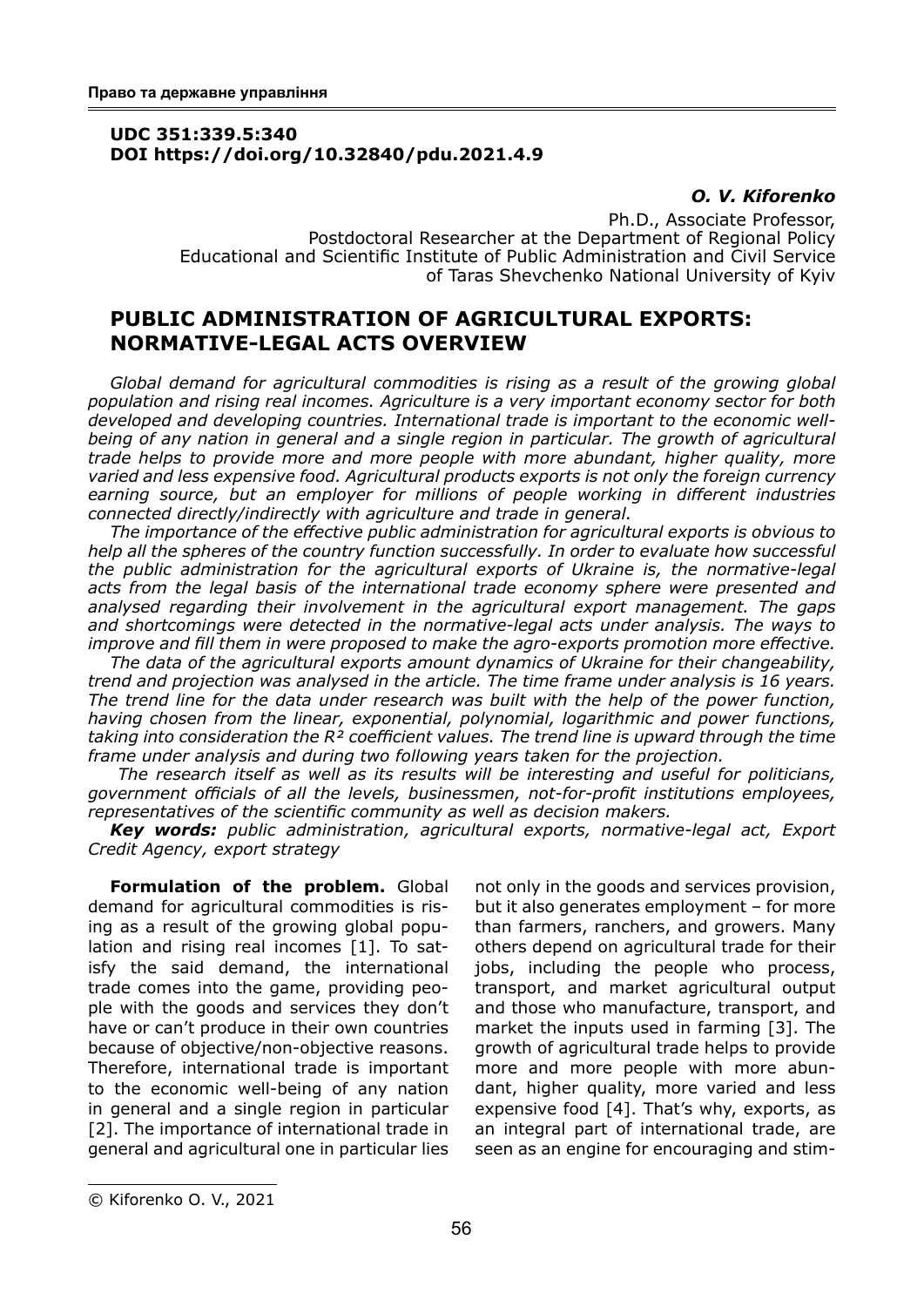ulating the increase and widening of investments, which in turn leads to an increase in the employment rate and, as a result, the decrease in the number of unemployed and the elimination of poverty [4]. Thereby, agricultural exports have a positive strong correlation with gross domestic product and have a positive effect on economic growth [4]. Taking into account everything stated above, the importance of the effective public administration for agricultural exports is absolutely obvious and the need to continue and expand the research made in the paper goes without saying.

**Analysis of recent research and publications.** Many scientists researched different issues of public administration in manifold social and economic activity spheres. Among them the following are to be mentioned: A.D. Henry, M.L. Jakobsen, A.M. Kjeldsen, T. Pallesen, M.S. Mangai, S.B. Yang, M.E. Guy, K. Checkland, J. Hammond, A. Coleman, J. Macinnes, R. Mikelyte, S. Croke, J. Billings, S. Bailey, P. Allen, A.F. Tavares, S.M. Pires, F. Teles and others. The Ukrainian researchers engaged in the public administration issues exploration can be represented by N. Filipova, N. Vasylieva, I. Binko, L. Kosheleva, O. Vasylieva, N. Obushna, V. Kozak, S. Prylipko, Y. Taran, A. Naumenko, A. Ruban, V. Halushka, O. Hentosh, D. Solovei, H. Saburova, O. Sopina, L. Lochshina, H. Kovtun, L. Bobko, N. Shura, R. Schokin, I. Petrova, N. Mykhalitska, O. Sosnin, L. Chernova and others.

On the other hand, there are plenty of scientists researching different aspects of the agricultural exports amount/functioning, etc. One should name the following foreign ones: E. Ferro, T. Otsuki, J.S. Wilson, B. Lin, Y.Y. Zhang, H. Moon, J.H. Seok, P. Julieth, T. Cubillos, B. Soltész, L. Vasa, P. Tapas, D. Newth, J.J. Finnigan, Y. Cai, L.I. Porfirio, X. He, S. Fei, C. Shouhui, C. Estrades, M. Flores, G. Lezama and others. As for the Ukrainian scientists working in the field of agricultural exports issues, the following ones are to be mentioned here: K. Nakonechna, V. Nelep, O. Vysotska, L. Furdychko, T. Batrakova, I. Kysh, T. Vlasiuk, M. Rakhman, S. Kvasha, N. Komarivska, Y. Bilianskyi, M. Chyrak, V. Nytsenko, Y. Kashuba, I. Cherevko, I. Salkova, O. Mykhailenko, N. Patyka, H. Fedosieyeva, I. Ponomarenko and others. As you've noticed, there are quite a lot of research works separately on public administration and separately on agricultural exports. And that is the gap, which is being tried to fill in this article.

**Goals of the article.** Taking into account everything mentioned above, the goals of the article are to evaluate how successful the public administration for the agricultural exports of Ukraine is through presentation and analysis of two normative-legal acts, that is the "Export Strategy of Ukraine ("road map" of strategic trade development) for 2017–2021" and the Law of Ukraine "On ensuring large-scale expansion of the exports of goods (works, services) of the Ukrainian origin by insuring, guaranteeing and reducing the cost of export crediting", regarding their involvement in the agricultural export management; analysis of the dynamics for the agricultural exports amount of Ukraine for 16 years, paying a special attention the period of 2017–2020 as two normative-legal acts analysed came into force in 2017; building a trend line for the data under analysis and making its projection for the following two years.

**Presentation of the main research material.** Agricultural development fuels economic growth and is crucial to poverty alleviation and food security [5]. Trade is an important part of agricultural markets [6]. Taking into account only some of the challenges the people have to face globally, like COVID-19 pandemic, food prices elevation, world population increase, the international trade of agricultural products become not just merely important, but hugely vitally important.

For centuries, Ukraine has been known as "the breadbasket of Europe". This title is entirely accurate, given that Ukraine is home to around a quarter of the world's super-fertile "chernozem" or "black soil". Ukraine is already among the top three grain exporters and a world leader in areas such as soybeans and sunflower oil. Ukrainian agricultural exports enjoy a growing profile in key global markets like China, Egypt, India, Turkey, and across the European Union [7].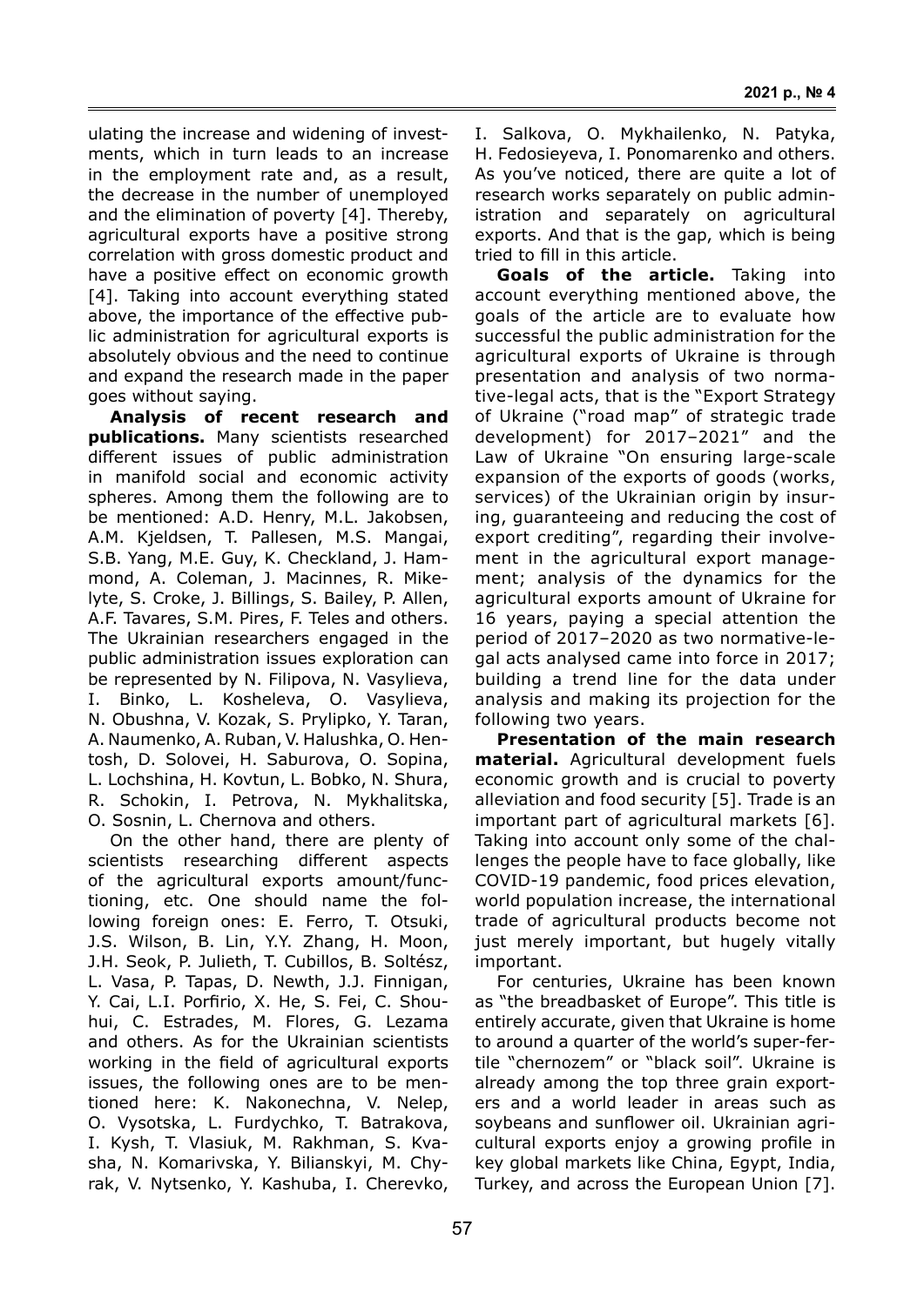That makes Ukraine one of the key players in the global agricultural market [8].

Having considered everything stated above, one should add, that according to the export led growth hypothesis, exports are the major source of economic growth. Firstly, in Keynesian theory more exports generate more income growth through foreign exchange multiplier in the short run. Secondly, export raises more foreign exchange which is used to purchase manufactured goods, capital goods and technology. These things contribute to economic growth. Thirdly, exports indirectly promote growth via increased competition, economies of scale, technological development, and increased capacity utilization. Fourthly, many positive externalities like more efficient management or reduction of organizational inefficiencies, better production techniques, positive learning from foreign rivals and technical expertise about product design are accrued due to more exports, lead to economic growth [9]. That's the effective public administration of agricultural exports should be the most essential thing for the Ukrainian policy and decision makers. Talking about effective public administration, the one, that drives the agro-exports amount to increase and foreign markets for the Ukrainian agro-exporters – to diversification, is meant. One of the most effective tools to help the local agro-exporters is export promotion.

Export promotion is used by many countries and regions to promote the goods and services from their companies abroad. This is good for the trade balance and for the overall economy. Governments do this by providing assistance in the marketing and product identification and development, by arranging payment guaranty schemes, pre-shipment and post-shipment financing, trade visits, training, trade fairs, and foreign representation. Many governments have subsidies for market research, partner searches or other activities where the aid of a professional is needed to make exports work [10].

As agriculture in general and agricultural exports in particular are vitally important for Ukraine, the effective public administration of them become more and more sig-

nificant for the successful functioning of all the activity spheres of our country. In this context, the normative-legal plane of the public administration is an extremely topical issue nowadays. Among the normative – legislative acts of the public administration for agricultural exports the "Export Strategy of Ukraine ("road map" of strategic trade development) for 2017–2021" occupies an important place. The purpose of the Strategy is the transition of Ukraine to the export of knowledge-intensive innovative products for sustainable development and successful entry into world markets. To implement the Strategy, it is necessary to define the following strategic goals of Ukraine's trade development for the next five years:

– the creation of favourable conditions that stimulate trade and innovation for export diversification;

– the development of business and trade support services that can increase the competitiveness of enterprises, including small and medium-sized ones;

– the improvement of the skills and competencies of enterprises, in particular small and medium ones (that is – entrepreneurship), necessary for the participation in international trade [11].

It should also be added, that the focus of the Roadmap mentioned above is the modernization of the Ukrainian business environment and economy. The existing and potential sectors, which are of the greatest priority for the state's economy development improvement, were defined in the Strategy. These are Information and Communication Technologies (ICT) Sector, Creative Services Sector, Tourism Sector, Aircraft Maintenance and Repair Sector, Sector for the Production of Spare Parts and Components for the Aerospace and Aviation Industries, Mechanical Engineering Sector and Food Industry Sector [11]. And here there arises a question – where is the agricultural exports sector in the list of priority sectors? The sector, that helped the country survive after many political and economic tempests. The sector, that brings millions of dollars to the Ukrainian economy and millions of jobs for its citizens! Let's have a closer look at the Food Industry Sector, which is directly connected with the agriculture being its raw materials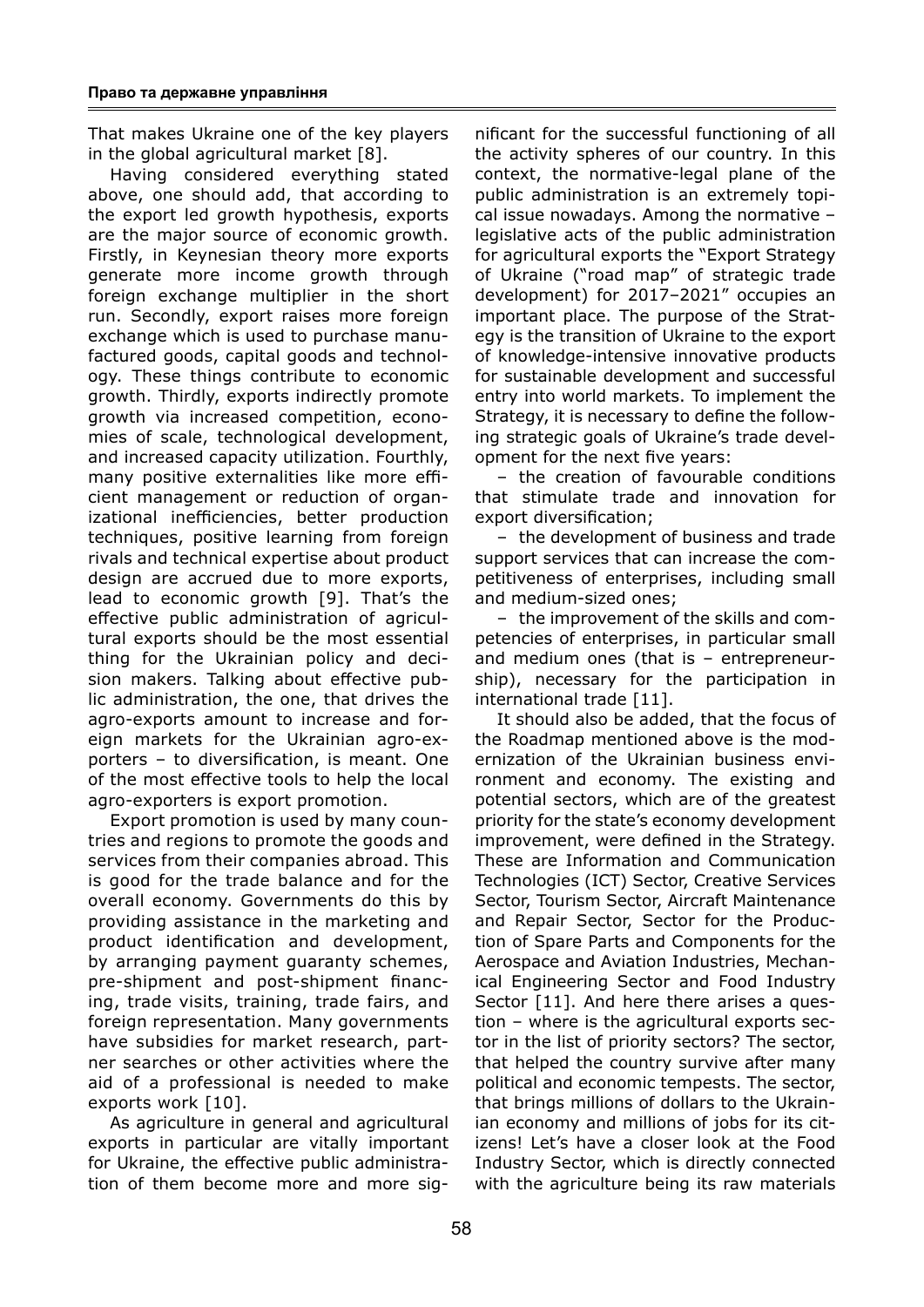source. This sector is one of the most important sectors of the economy and includes in particular: food ingredients, finished foods and organic products. The sector has a huge resource base, human capital, well-established production and experience [11]. As you see, there is a mention about a huge resource base in the explanation given in the Strategy, but it is not stated, that it is agriculture, which is an important economy sector of Ukraine in itself. It is clear, that the main emphasis in the Strategy is made on the Ukraine's transition to the export of knowledge-intensive innovative products and departure from the predominant exports of raw materials. The goal is extremely noble, but it is the agricultural products exports that saved and continue saving our country in these difficult times, increasing its importance on the global economic and political scene. So, taking into account the vital importance of the agricultural exports for the economy of Ukraine, it would be logical to include the said economy sector into the Strategy and define the steps and measures of the exports promotion and the agro – exports procedure clearer and easier for the Ukrainian exporters.

Another normative – legal act, that is to be analysed here, is Law of Ukraine "On ensuring large-scale expansion of the exports of goods (works, services) of the Ukrainian origin by insuring, guaranteeing and reducing the cost of export crediting". The Law mentioned in the previous sentence was adopted in December, 20, 2016 under the number 1792-VIII and came into force in January, 1, 2017. This Law defines the principles of state support for export activities through insurance, reinsurance, guarantee, partial compensation of interest rates on export credits in order to create conditions for large-scale expansion of the exports of goods (works, services) of the Ukrainian origin into the foreign markets, ensuring the protection of Ukrainian exporters from the risks of non-payment and financial losses and increasing the competitiveness of the Ukrainian producers in the world markets [12]. According to the Law, to stimulate the export of goods (works, services) of Ukrainian origin, the Cabinet of Ministers of Ukraine creates the Export

Credit Agency (hereinafter – ECA), which, on a voluntary basis, carries out insurance, reinsurance, provides guarantees under the contracts that ensure the development of exports, and also participates in the implementation of the program of partial compensation of interest rates on export credits. ECA is formed in the form of a joint stock company. The founder and shareholder of ESA, which owns at least 50 per cent of the authorized capital plus one share, is the state represented by the Cabinet of Ministers of Ukraine [12]. The main areas of state support for export activities are:

– introduction of credit support programs for Ukrainian exporters from the state budget through authorized banks;

– operations of ECA on the insurance of export credits, direct investments from Ukraine and foreign economic agreements (contracts) against commercial and non-commercial risks, reinsurance and provision of guarantees;

– partial compensation of the interest rate on export credits, which is provided depending on the difference between credit rates in the country of the exporter and the country of the buyer;

– ECA's provision of loans from the state budget for the payment of insurance indemnities under export credit insurance agreements, investments and foreign trade agreements (contracts) against commercial and non-commercial risks;

– provision of government guarantees to ensure the fulfilment of ECA's debt obligations [12].

So, the purpose of ECA is to stimulate large-scale expansion of exports of goods (works, services) of the Ukrainian origin. In addition, the main tasks, management and control bodies, organizational structure, types and conditions of activity, the right to delegate the performance of certain functions or business processes to the specialized companies on contractual terms, insurance contracts currency, basic insurance rates, insurance payment amount, guarantees of the obligations fulfilment, sources of funding, areas of support, regulation of activity, publicity of activity, procedure and conditions for providing state financial support for export activities as well as the procedure for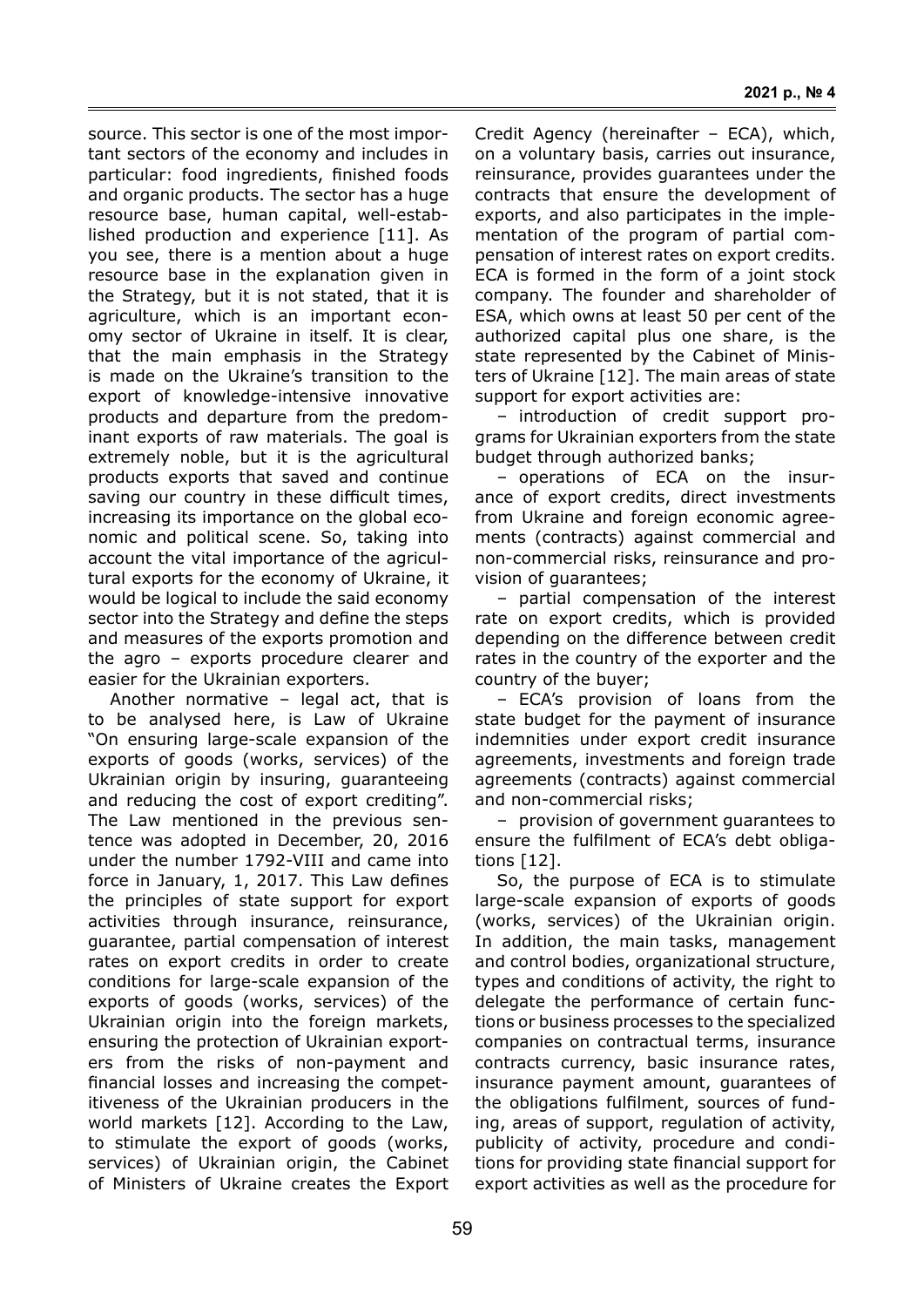reorganization and liquidation of the Export Credit Agency are defined and explained in the Law mentioned above. So, there is no direct mention of the agricultural exports in the said Law, that is no preferential lending terms for the agricultural exporters are defined in the Law.

Though, there is no mention of the agricultural exports in both normative-legal acts mentioned above, they determine the general export policy of Ukraine and the rules for carrying out the said activity. It is extremely difficult to assess the effectiveness / non-effectiveness of any normative-legal act. Many researchers, either foreign or local ones, suggest different methods and indicators to evaluate normative-legal act effectiveness. In this article, it is proposed to evaluate the effectiveness of the normative-legal acts according to the effectiveness of the activity sphere it governs/manages/monitors. To do that let's have a look at the dynamics for the exports of the agricultural products amount of Ukraine, visualized in Figure 1. As both normative-legal acts came into force in 2017, let's pay a special attention at the period of 2017–2020 (the data visualizations of the said years were deliberately coloured differently from the rest of the data under analysis).

Having cast a look at Figure 1, it can be stated, that the data dynamics under analysis is rather changeable. We can divide the agro-exports dynamics into four groups – three upward and one downward one. The first group comprises the data from the years 2006–2008 included, the second one – from 2010–2012 included and the third one – from the year 2016 till the end of the time frame under analysis. The forth, that is downward, group includes the data from the years 2013 to 2015 included. We could even talk about the cyclicality of the data under research if not for the last group, that is the upward one, which lasted for five years. To add to the analysis, it should be said, that the smallest amount of the agricultural exports of Ukraine can be observed in the first year of the data researched and the biggest one – in 2020. As the normative-legal acts analysed above came into force in 2017, let's have a closer look at this period. The data of the time period 2017–2020 have an upward dynamics through the whole time frame. That sounds rather optimistically if not for the data of the year 2020. The matter is, that in 2020 we can observe the smallest positive data difference from the previous year.



Figure 1. Exports Dynamics of Agricultural Products Amount of Ukraine, mln USD *Source: author's own elaboration on the basis of the data from [13]*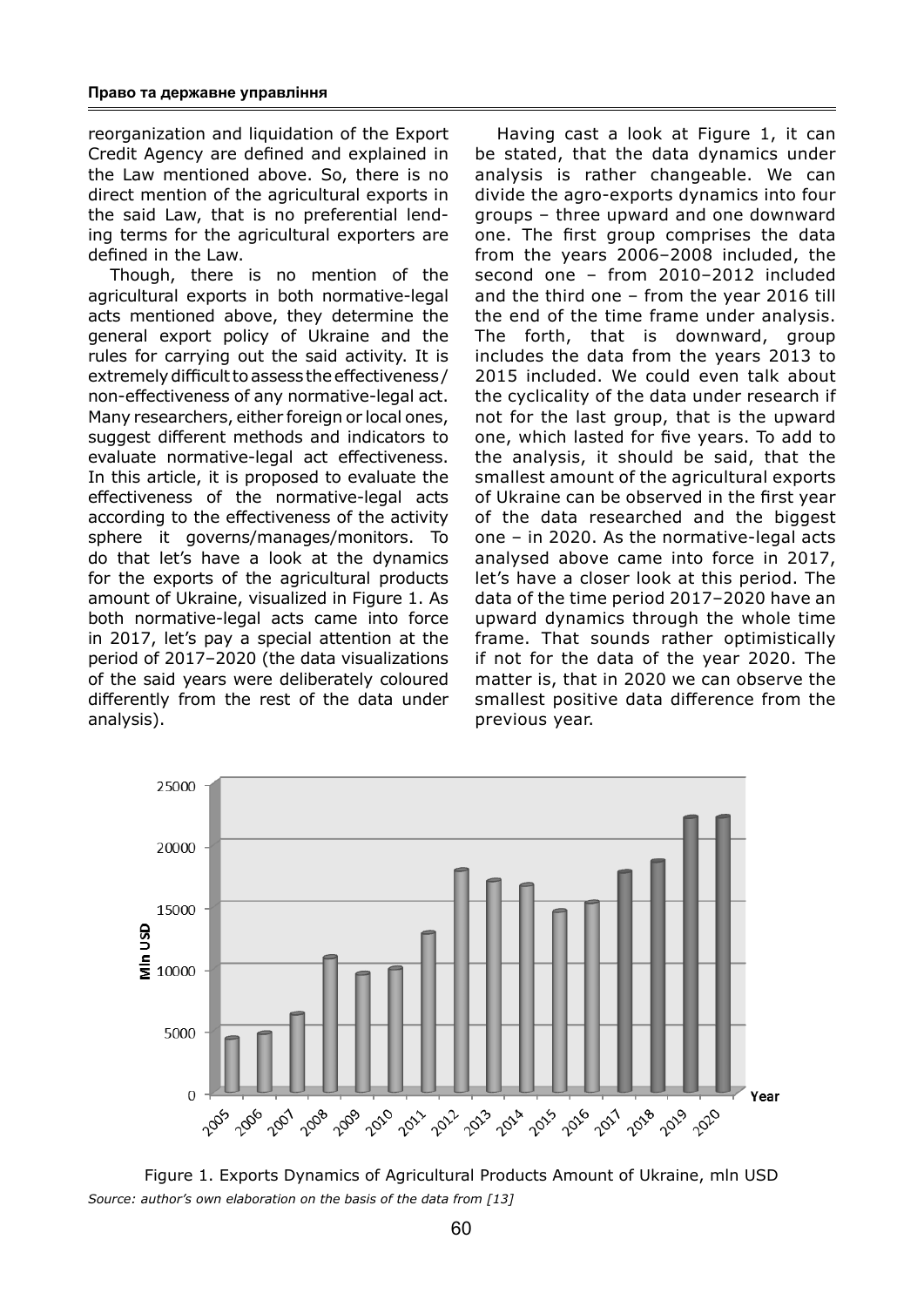To make the research more profound, let's build the trend line for the data analysed and two more years taken to make a projection (Figure 2).

The data visualised in Figure 2 allow us state, that, despite the data analysed changeability, the trend line is upward not only through the time frame under analysis, but during two following years taken for the projection as well. The trend line was built with the help of the power function, having chosen from the linear, exponential, polynomial, logarithmic and power functions, taking into consideration the R² coefficient values. Only two years were taken for the projection making because of many challenges we face nowadays and the decision to make the projection for a longer period of time would make the projection less reliable.

**Conclusions and suggestions.**  Agriculture is a very important economy sector for both developed and developing countries. International trade in agricultural products provide citizens of foreign countries with more variety of foods of better quality and lower prices and the local citizens – with foreign currency inflow. Agricultural products exports is not only the foreign currency earning source, but an employer for millions of people working in different industries connected

directly/indirectly with agriculture and trade in general. The exports increase is mostly associated with the bigger foreign currency inflow into the state budget but it's not that simple – bigger amount of the agricultural products exports is a great trump for making the country a stronger player on the global economic and political scene. That's why many countries and countries unions do their best to increase the agro-exports amount. Export promotion drive boosts economic growth of developing countries in particular through the multiplier effects that the income earned from exports has on the economy [14]. In order to evaluate how successful the public administration for the agricultural exports of Ukraine is, two normative – legal acts from the legal basis of the said economy sphere, that is "Export Strategy of Ukraine ("road map" of strategic trade development) for 2017–2021" and Law of Ukraine "On ensuring large-scale expansion of the exports of goods (works, services) of the Ukrainian origin by insuring, guaranteeing and reducing the cost of export crediting", were presented and analysed regarding their involvement in the agricultural export management. According to the analysis presented in the article, no direct mention of the agricultural exports was found in any of the analysed normative-legal acts.



Figure 2. Exports Trend of Agricultural Products Amount of Ukraine, mln USD *Source: author's own elaboration on the basis of the data from [13]*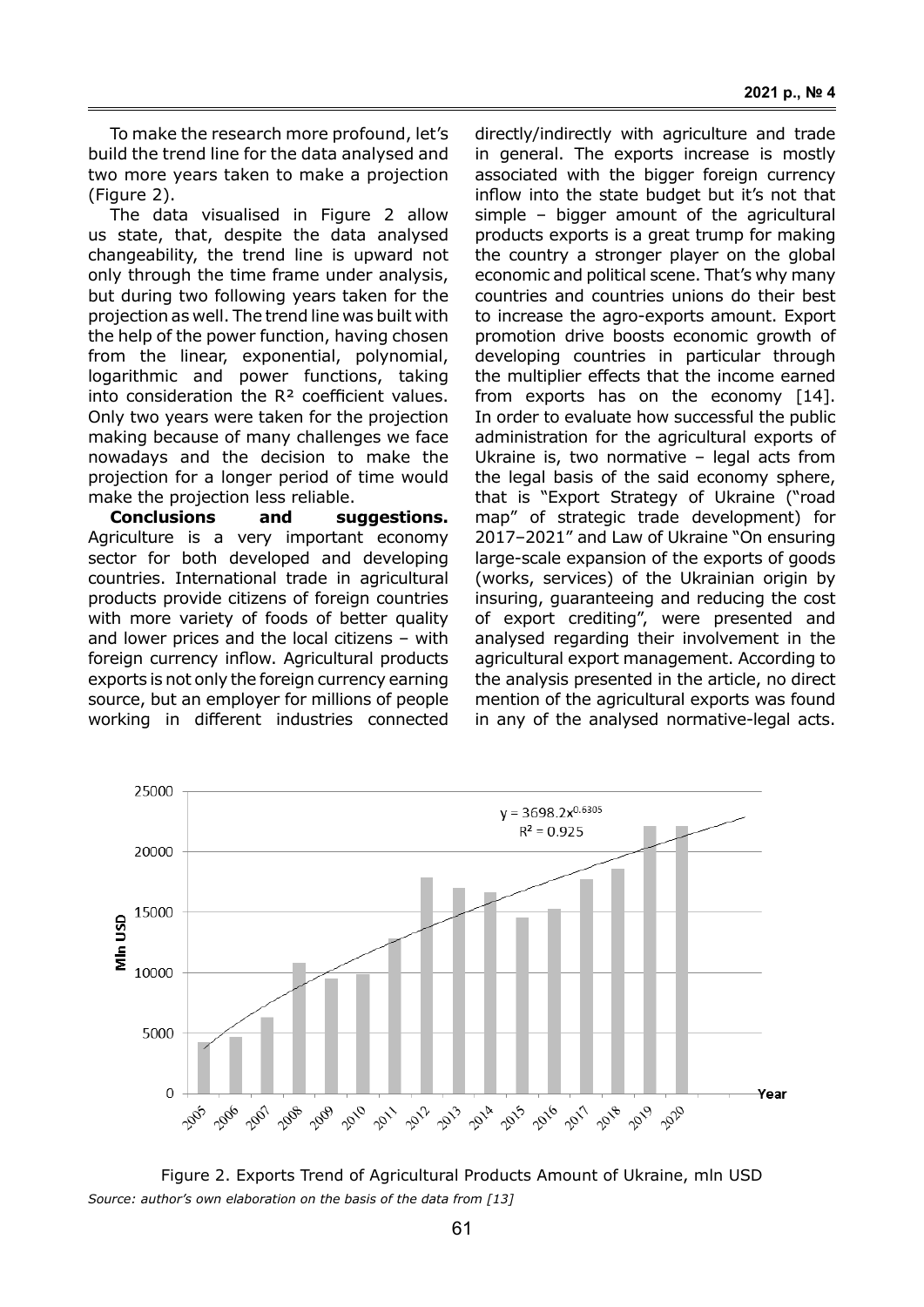The main emphasis in the Strategy is made on the Ukraine's transition to the export of knowledge-intensive innovative products and departure from the predominant exports of raw materials. The goal is extremely noble, but, taking into account the vital importance of the agricultural exports for the economy of Ukraine, it would be logical to include the said economy sector into the Strategy and define the steps and measures of the exports promotion and the agroexports procedure clearer and easier for the Ukrainian exporters. Hope, the politicians and decision makers of Ukraine will realise the growing importance of the agricultural products exports and will make the necessary changes in the next strategy, suggesting effective measures to promote Ukrainian agro-exports. The same situation is with the Law of Ukraine analysed in the paper – it is concentrated mostly on different aspects of the Export Credit Agency (ECA) creation and functioning, without mentioning agricultural exports promotion. It would be great for the promotion of the exports mentioned above to add certain provisions for the agricultural products exporters soft loans/insurance/ compensations.

In order to evaluate the effectiveness of the public administration of the agricultural products exports the effectiveness of the activity sphere it governs/manages/ monitors was analysed as for the agroexports amount dynamics of Ukraine. The data for 16 years as for the agricultural exports amount dynamics of Ukraine for their changeability, trend and projection. The data dynamics under analysis is rather changeable and can be divided into four groups – three upward and one downward one. The smallest amount of the agricultural exports of Ukraine can be observed in the first year of the data researched and the biggest one – in 2020. Though, the biggest amount for the agricultural products exports can be observed in 2020, the smallest positive data difference from the previous year can be found in the same year. That suggests, that many challenges we face nowadays, like COVID-19 pandemic, the turbulences in the institutional frame of the public administration for agriculture, the gaps in the normative-legal acts governing the said economy sector, etc. influenced the data under research dynamics rather than the exports amount itself. Though, some gaps were found in the normativelegal acts analysed in the article, the data dynamics during the period 2017–2020 is upward. The possible explanation of such a contradictory conclusion is the positive influence of the other global challenges, like the increase of the world's population and therefore food demand, the increase of the food prices on the global market, etc. Though, the smallest positive change of the agro-exports amount is to be seen in 2020, the trend line is upward not only through the time frame under analysis, but during two following years taken for the projection as well. That sounds rather optimistic, but, taking into consideration all the challenges we face nowadays and the changeability of the global economic and political situation, we should work hard to make the made projection come true. All the gaps and shortcomings detected in the normative-legal acts analysed, make this research worth continuing and expanding. The research itself as well as its results will be interesting and useful for politicians, government officials of all the levels, businessmen, not-for-profit institutions employees, representatives of the scientific community as well as decision makers.

# **References:**

- 1. Duff A., Padilla A. Latin America: agricultural perspectives. 2015. URL: https://economics.rabobank.com/ publications/2015/september/latinamerica-agricultural-perspectives/
- 2. Bairak R.I., Hughes D.W. Evaluating the Impacts of Agricultural Exports on a Regional Economy. 1996. URL: https://core.ac.uk/download/ pdf/6231953.pdf
- 3. USDA. 2019 Data Overview. 2021. URL: https://www.ers.usda.gov/data-products/ agricultural-trade-multipliers/2019-dataoverview/
- 4. Bakari S., Mabrouki M. The Effect of Agricultural Exports on Economic Growth in South-Eastern Europe: An Empirical Investigation Using Panel Data. 2017. URL: https://mpra.ub.uni-muenchen. de/83810/1/MPRA\_paper\_83810.pdf